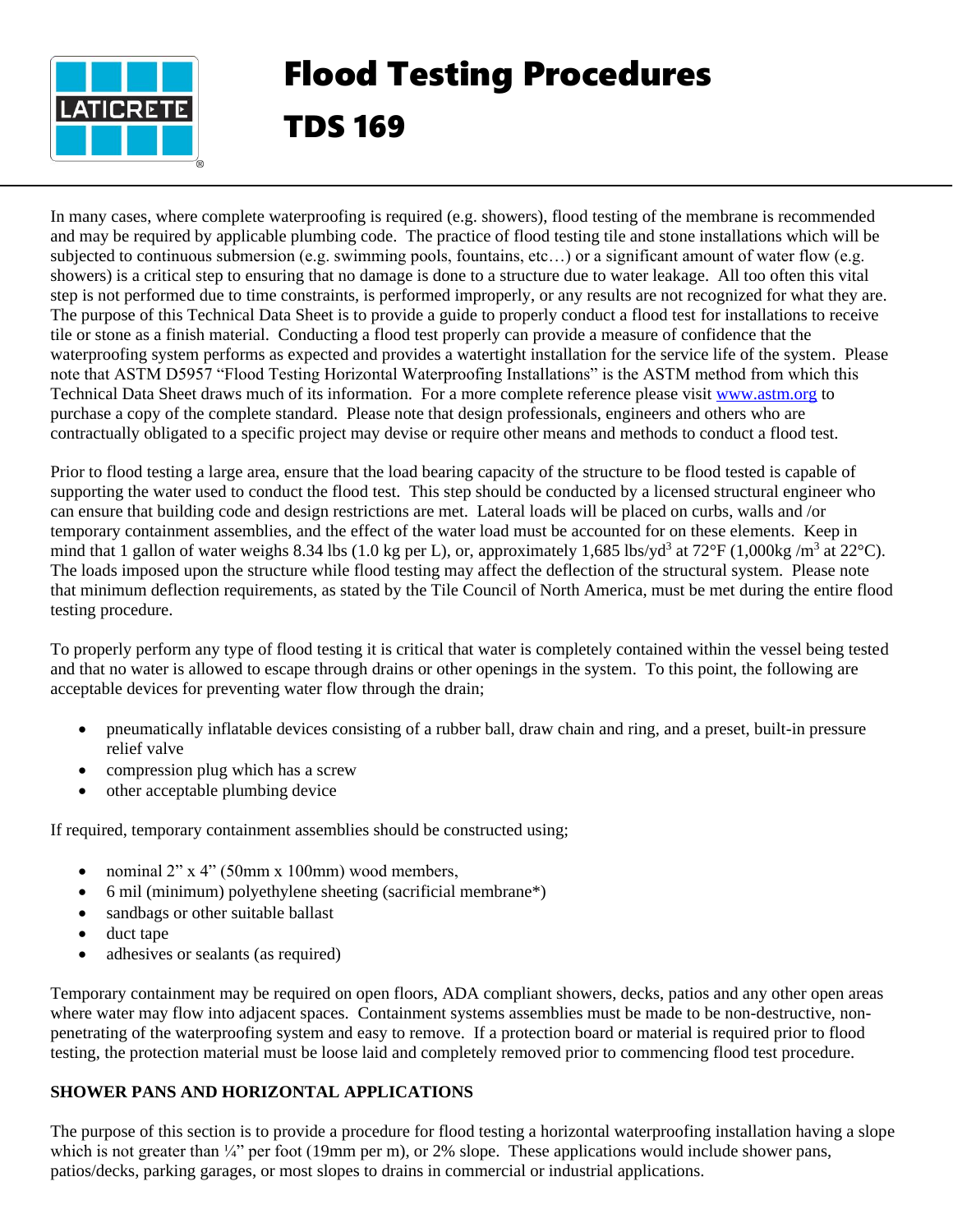Flood testing should be performed prior to installation of any materials on top of the waterproofing membrane or material. Prior to beginning the flood testing, inspect the waterproofing membrane (e.g. HYDRO BAN®, HYDRO BAN® XP, HYDRO BAN Cementitious Waterproofing Membrane or 9235 Waterproofing Membrane) or other approved material type for any voids, pinholes or other imperfections. Repair any observed problems as stated by membrane manufacturer's installation instructions. Plug all drains within the area to be tested with suitable plugs, as stated previously. Fill the area around the plug and drain to check for leaks around the plug and drain installation before proceeding with the full test.

Flood the area being tested with potable water to a minimum depth of 1" (25mm) to a maximum depth of 4" (100mm) at the low point of the test area. The mean water depth should not exceed 2 1/2" (65mm). Water added to the area to be tested must be at a pressure that will not damage the membrane and will not flow onto any lapped edges. In case of any leaks it may be best to have a contingency plan in effect to deal with the water. If the flood test is being performed in an exterior environment, the testing should not be performed if rain is anticipated to occur during the test period.

For accurate measurement of water loss due to environmental conditions (evaporation, wind, etc…) it would be a good idea to place a watertight, flat-bottom, vertical-sided shallow pan to the approximate depth of water in an adjacent area which will be subjected to all of the same environmental conditions as the test area. At pre-determined points, in both the area being tested and the shallow pan, measure the water at the beginning and end of the test. Calculate any changes in water depth in the area being tested and the shallow pan. If the difference in depth in the area being tested is substantially greater than the shallow pan, then membrane leakage is probable.

Flood tests should be conducted within a time range of  $24 - 72$  hours, with the time for testing to begin when the water has reached its maximum test depth. It is important that flood testing be constantly monitored, so plan accordingly. If unexpected rain or water addition takes place during the test period, the test should be discontinued prior to the water flowing above the containment edges. The addition of any water after testing has commenced will also render the flood test as inaccurate and should be stopped. Monitor any spaces below the area being tested for signs of water infiltration at  $1 - 2$  hour intervals until completion of flood test. If any leakage occurs during the flood test, the water should be immediately drained, the leak source found, and repairs made as recommended by membrane manufacturer.

If repairs are made to the waterproofing system, it will be necessary to conduct another flood test to ensure that complete waterproof integrity is achieved. A flood test is successfully completed if no leaks are determined to exist during the test period, and, the membrane and any flashing are considered to be intact.

## **SWIMMING POOLS AND LARGE SCALE WATER FEATURES**

While the basics of flood testing swimming pools, fountains and other water features is basically the same in methodology as compared to showers, there are some major differences.

First, the basic scale of the flood test is much greater than a shower pan or horizontal application. Where a typical 3' x 4' (900mm x 1200mm) shower pan holds approximately  $2-3$  ft<sup>3</sup> (0.06 - 0.09 m<sup>3</sup>) of water, a 20' x 40' (6m x 12m) swimming pool which averages 6'  $(1.8m)$  deep holds 4,800 ft<sup>3</sup>  $(136 m<sup>3</sup>)$  of water which weighs over 300,000 lbs  $(136,000$ kg).

Second, there are typically more penetrations through the walls of the pool or water feature structure which provide their own set of unique rules or circumstances when it comes to waterproofing. Swimming pools, fountains and water features have penetrations through floors and walls for drains, water inlets, outlets, lights, skimmers, overflows, and lane marking hooks. Each penetration requires specialized treatment to maintain the waterproofing integrity of the entire system, and the materials used to waterproof these penetrations must be compatible with the primary waterproofing material.

Third, the time it takes to properly flood test a swimming pool or large water feature is easier to measure with a calendar rather than a watch. To properly flood test a swimming pool, fountain or other large vessel a large amount of time may be required.

Lastly, the importance of properly flood testing a swimming pool, especially one that is located where water can penetrate into adjacent spaces and cause major damage, cannot be understated.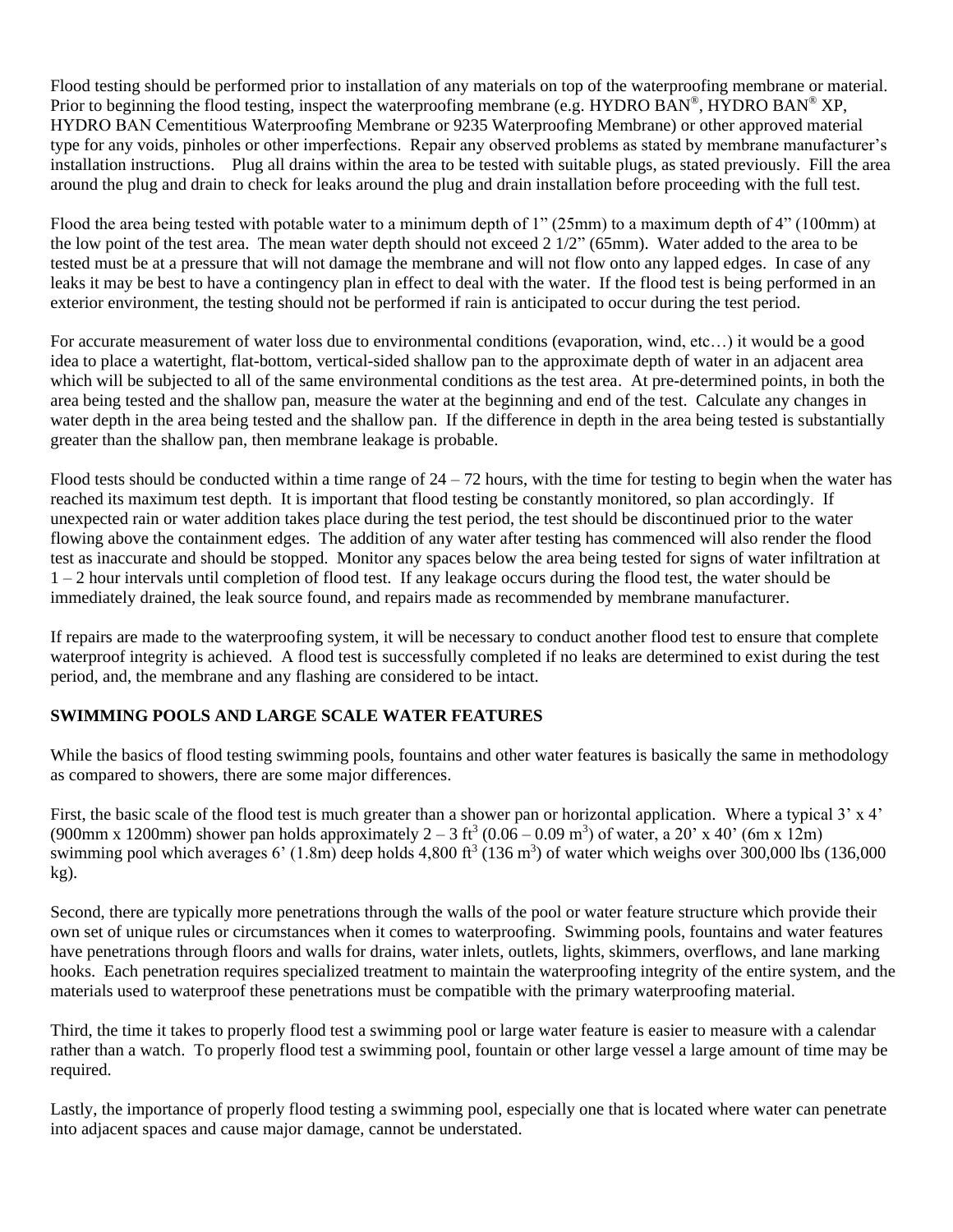Allow the waterproofing membrane to cure for a sufficient amount of time based on the membrane manufacturer's instructions based on temperature and humidity. LATICRETE<sup>®</sup> products ideal for these installations include;

HYDRO BAN<sup>®</sup> XP, a single component, self-curing, load bearing liquid rubber polymer waterproofing/crack isolation membrane with extreme performance. HYDRO BAN XP is specific designed to handle a wide variety of environmental/substrate conditions, such as substrate temperatures as low as  $32^{\circ}F(0^{\circ}C)$  and be used in steam showers and steam rooms. HYDRO BAN XP does not require the use of reinforcement fabric. HYDRO BAN XP can be flood tested in as little as 2 hours @ 70°F (21°C) or higher <sup>†</sup>. Refer to LATICRETE DS 36642, available at [https://laticrete.com](https://laticrete.com/) for more information.

HYDRO BAN®, a single component, self-curing, load bearing liquid rubber polymer waterproofing/crack isolation membrane that does not require the use of a reinforcing fabric. HYDRO BAN can be flood tested in as little as 2 hours @ 70°F (21°C) or higher <sup>†</sup>. Refer to LATICRETE DS 663.5, available at [https://laticrete.com](https://laticrete.com/) for more information.

HYDRO BAN Cementitious Waterproofing Membrane, a one component, polymer fortified, cement based waterproofing material that mixes with water. Allow HYDRO BAN Cementitious Waterproofing Membrane to cure fully before flood testing, typically 2 hours after final cure at  $70^{\circ}F(21^{\circ}C)$  and  $50\%$  RH. Cold and/or wet conditions will require a longer curing time. For temperatures  $50 - 69^{\circ}F (10 - 21^{\circ}C)$  allow 24 hours after final cure prior to flood testing. Refer to LATICRETE DS 386.2 for more information. Allow HYDRO BAN Cementitious Waterproofing Membrane to cure fully before flood testing, typically 2 hours after final cure at  $70^{\circ}F(21^{\circ}C)$  and 50% RH. Cold and/or wet conditions will require a longer curing time. For temperatures  $50 - 69^{\circ}F (10 - 21^{\circ}C)$  allow 24 hours after final cure prior to flood testing.

9235 Waterproofing Membrane, a self-curing, load bearing, liquid rubber polymer and reinforcing fabric which forms a flexible, seamless waterproofing/crack isolation membrane. 9235 Waterproofing Membrane requires 7 days cure time at 70°F (21°C) or higher. Cooler temperatures require a longer cure time.

LATAPOXY<sup>®</sup> Waterproof Flashing Mortar is a 3 component, epoxy-based, trowel applied waterproofing membrane which is specifically designed for use under ceramic tile and stone and can be flood tested in 24 hours at  $70^{\circ}$ F (21 $^{\circ}$ C) or higher.

Prior to beginning the flood test procedure, conduct visual inspection of the waterproofing surface and look for pinholes, voids, uneven membrane coat thickness, creases, or other defects which may cause a leaking problem. Inspect around penetrations for any defects in sealant and/or membrane as well. If areas which may be compromised are noticed, it will be easier to affect repairs at the time of observation rather than after flood testing has commenced. If repairs are made, please allow the repair membrane to cure sufficiently prior to commencing flood test procedure.

To flood test, begin filling the pool, fountain or vessel with water at the rate of 1" (25mm) per hour to a depth of 2" to 4" (50mm to 100mm). Allow the water to remain at this depth for  $24 - 72$  hours to make sure that any drains, returns or other penetrations are not leaking. In effect, a phased/staged flood test will isolate specific elements (e.g. drains, pipes, windows portals, or other penetrations through the membrane) at various water depth levels. This approach makes it easier to identify leaks and to make appropriate repairs. For accurate measurement of water loss due to environmental conditions (evaporation, wind, etc…) it would be a good idea to place a watertight, flat-bottom, vertical-sided vessel (test vessel) with the approximate depth of water in an adjacent area which will be subjected to all of the same environmental conditions as the test area. At pre-determined points in both the areas being tested and the test vessel, measure the water at the beginning and end of the test. Calculate any changes in water depth in the area being tested and the test vessel. If the difference in depth in the area being tested is substantially greater than the test vessel, then membrane or penetration leakage is probable. If areas of leakage are observed then drain the pool, allow the membrane installation to dry completely and conduct repairs.

Pay special attention to sealants around any penetrations or in movement joints in the pool. Improperly installed or improperly used sealants may not be able to handle any loads or pressures exerted by the water. To better understand the pressure of water refer to the following; 2" (50mm) of water exerts 10.5 psi (72.5 kPa) of static fluid pressure; 6" (150mm) of water exerts 31.25 psi (215 kPa) of static fluid pressure; and 96" (2,440mm) exerts 500 psi (3,450 kPa) of static fluid pressure on all surfaces within the water. These pressures, especially at greater depth may be too much for a poorly installed sealant to handle and a leak may be the end result. This is just one reason why properly conducted flood tests require  $24 - 72$  hours.